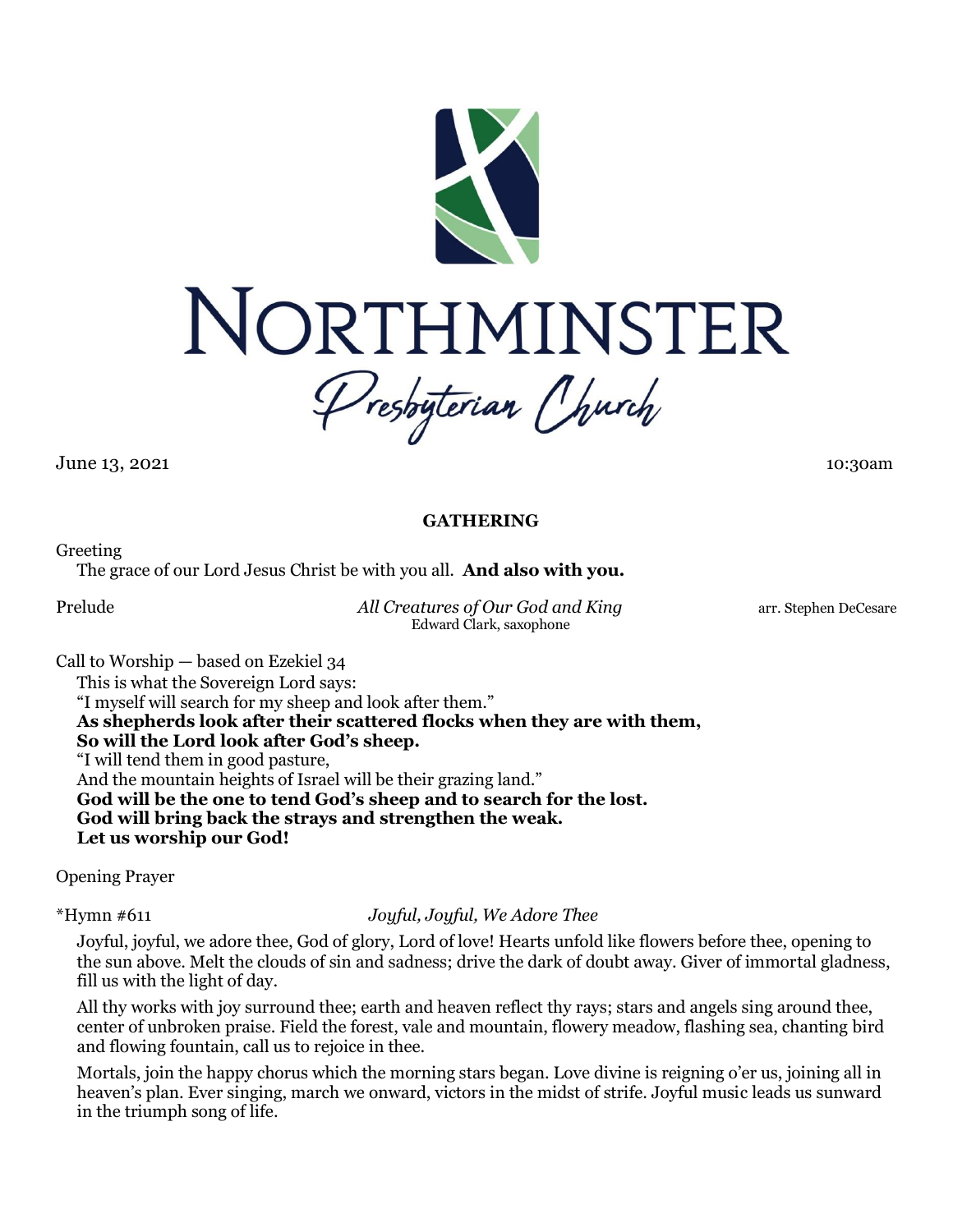### **CONFESSING**

#### Call to Confession

Confession **Gracious and loving God, we find it difficult at times to place our trust in you. Too often we look at the world, and see only violence, pain, destruction, and signs of hopelessness and despair. Too often we rely on our own strength, our own plans, our own devices, rather than trusting in your hand to hold us, your love to sustain us, and your wisdom to see us through. Forgive us, Holy One. Help us turn to you when we are lost, that we might find our way home. Help us navigate the treacherous waters of this world, that we might experience your abundant grace, mercy, and love. Help us put our trust in you, that the faith and love that are in Christ Jesus may shine in our lives for all to see. God of mercy, hear now our prayers...**

Assurance of Pardon

#### Hymn #634 *To God Be the Glory*

To God be the glory; great things he has done! So loved he the world that he gave us his Son, who yielded his life an atonement for sin, and opened the life-gate that all my go in. Praise the Lord, praise the Lord; let the earth hear his voice! Praise the Lord, praise the Lord; let the people rejoice! O come to the Father through Jesus the Son, and give him the glory: great things he has done!

Great things he has taught us; great things he has done, and great our rejoicing through Jesus the Son; but purer and higher and greater will be our wonder, our transport, when Jesus we see. Praise the Lord, praise the Lord; let the earth hear his voice! Praise the Lord, praise the Lord; let the people rejoice! O come, to the Father through Jesus the Son, and give him the glory: great things he has done!

\*Passing of the Peace

Announcements

### **LISTENING**

|  | Prayer for Illumination |
|--|-------------------------|
|--|-------------------------|

Scripture – Ezekiel 34:11-15

**Interlude** *His Eye Is On the Sparrow* arr. Stephen DeCesare

Scripture – Luke 15:1-10

Sermon **Seeking, Finding, and The Invitation To Rejoice**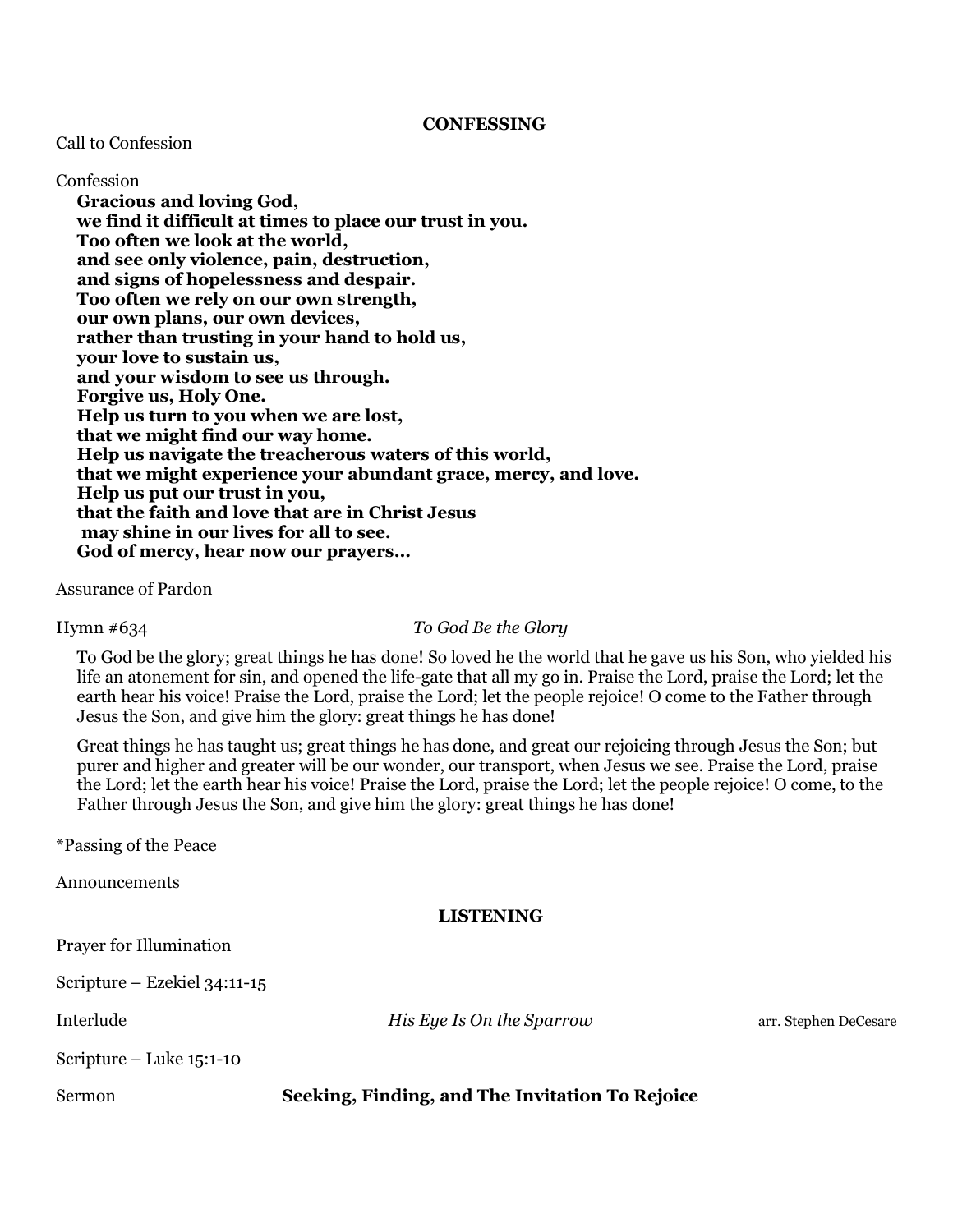# **DEPARTING**

### \*Hymn #741 *Guide My Feet*

Guide my feet while I run this race; guide my feet while I run this race; guide my feet while I run this race, for I don't want to run this race in vain!

Hold my hand while I run this race; hold my hand while I run this race; hold my hand while I run this race, for I don't want to run this race in vain!

Stand by me while I run this race; Stand by me while I run this race; Stand by me while I run this race, for I don't want to run this race in vain!

I'm your child while I run this race; I'm your child while I run this race; I'm your child while I run this race, for I don't want to run this race in vain!

Search my heart while I run this race; Search my heart while I run this race; Search my heart while I run this race, for I don't want to run this race in vain!

Guide my feet while I run this race; guide my feet while I run this race; guide my feet while I run this race, for I don't want to run this race in vain!

\*Affirmation of Faith — The Apostles' Creed

**I believe in God the Father Almighty, Maker of heaven and earth. And in Jesus Christ his only Son our Lord; who was conceived by the Holy Ghost, born of the Virgin Mary, suffered under Pontius Pilate, was crucified, dead, and buried; he descended into hell; the third day he rose again from the dead; he ascended into heaven, and sitteth on the right hand of God the Father Almighty; from thence he shall come to judge the quick and the dead. I believe in the Holy Ghost; the holy catholic Church; the communion of saints; the forgiveness of sins; the resurrection of the body; and the life everlasting. Amen.**

\*Benediction

\*Response Northumbria Community

**May the peace of the Lord Christ go with you, wherever he may send you. May he guide you through the wilderness, protect you through the storm. May he bring you home rejoicing at the wonders he has shown you. May he bring you home rejoicing, once again into our doors.**

Postlude



All Rights Reserved, License # 1244003